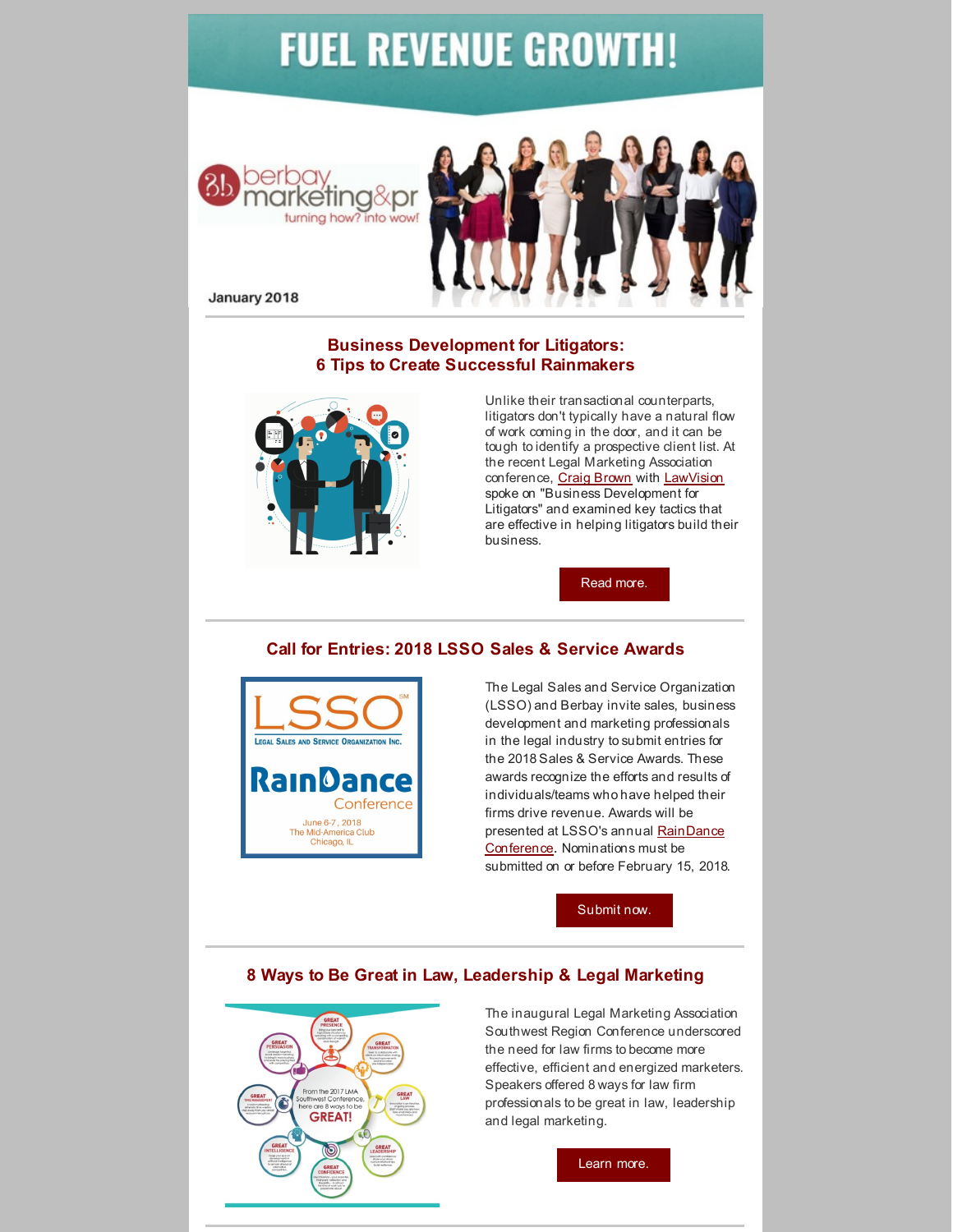#### **Berbay Awards Marketing & Public Relations Scholarship to California University of Pennsylvania Student**



Join us in congratulating the winner of our annual marketing and public relations scholarship program – Alyssa Helterbran, a communications student at California University of Pennsylvania!

[Read](http://bit.ly/scholarshipwin17) more.

#### **Upcoming Events - Hope to See You There! Click through on each event to learn more.**



**LEGAL MARKETING ASSOCIATION** ANNUAL CONFERENCE APRIL 9-11, 2018 Hyatt Regency<br>New Orleans, Louisiana

**Covering the latest trends affecting the legal marketing technology landscape** **Discussing evolutions and innovations within legal services**

#### **Save the Date for Our Upcoming Webinar! More information coming soon.**



### **Humble Boastings**

Recently, our clients were:

Published in *Fox News, TechCrunch, Real Estate Finance & Investment, Business Insider, Northeast Real Estate Business, HOTELS, LODGING, National Association of Hotel & Lodging Engineers, Law360, California Lawyer* and *The Recorder.*

## **Recently We've Talked with Clients About:**

- Engaging associates in firmwide marketing initiatives.
- Leveraging an office move.
- Implementing SEO/PPC campaigns in an increasingly competitive environment.  $\bullet$
- Positioning yourself as an expert via bylined articles.